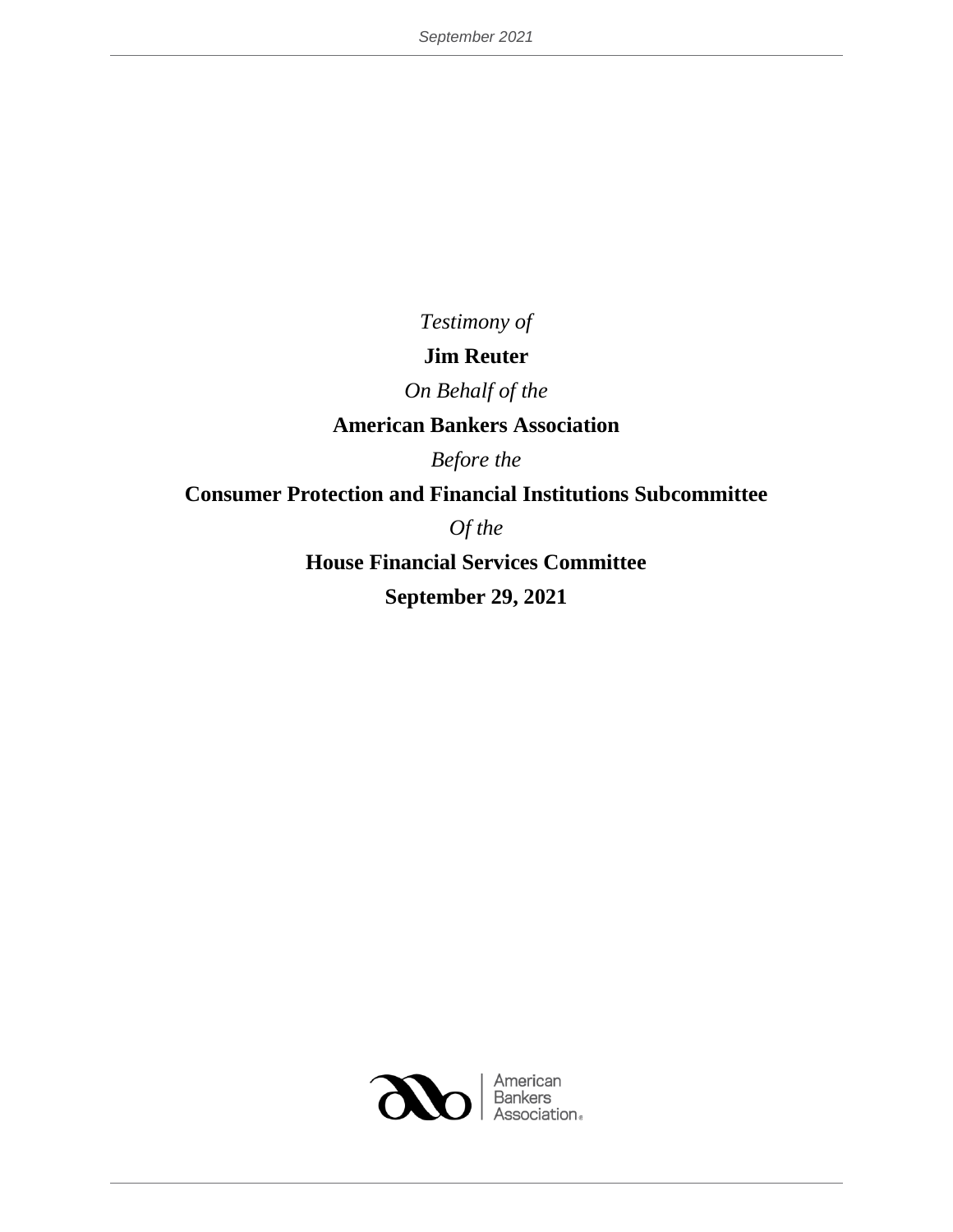## Testimony of

## **Jim Reuter**

## *On Behalf of the*

#### **American Bankers Association**

## *Before the*

#### **Consumer Protection and Financial Institutions Subcommittee**

*Of the*

## **House Financial Services Committee**

## **September 29, 2021**

Chairman Perlmutter, Ranking Member Luetkemeyer and members of the subcommittee, thank you for the opportunity to offer testimony today about the "Future of Banking: How Consolidation, Nonbank Competition, and Technology are Reshaping the Banking System." As a banker for over 34 years, this hearing could not be timelier given the changes underway in our industry. I am pleased today to speak not only on behalf of FirstBank and our 3,000 employees, but also on behalf of the American Bankers Association, which represents banks of all sizes and charters in every corner of the country, and the two million women and men who work at those banks and serve your constituents every day.

Founded in 1963, FirstBank has grown organically to more than 100 locations in Colorado and Arizona. We provide banking services to individual and business customers, and we are currently the largest bank headquartered in Colorado. We compete every day against banks and nonbanks, including credit unions. While our business is banking, everyone who works at FirstBank understands that our commitment to the communities we serve goes well beyond that. My bank, like many around the country, goes the extra mile in ways that many may not know. At FirstBank, our 300 bank officers sit on two to three nonprofit boards *each*, bringing support and leadership to hundreds of nonprofits in Colorado and Arizona. Ten years ago, we started a 24 hour online giving program to support nonprofits with a goal of raising \$1 million dollars in 24 hours. In year one, we raised \$8 million. Last year, when nonprofits were being stressed like never before, "Colorado Gives Day" raised over \$50 million for more than 2,000 nonprofits in just 24 hours—showing that our "Banking for Good" tagline is more than mere words.

We also operate a multicultural banking center supporting more than 30 languages and cultures to ensure we meet the needs of all communities in our trade areas. In May 2021 we partnered with a local organization to seed a fund with \$1 million that will provide down payment assistance grants for Black residents in our communities looking to buy a home. We know the level of Black homeownership in our markets is not on par with that of other members of our community, and we are putting our money and effort forward to change this outcome. I am also proud of the diversity of our team where more than half of our management positions are held by women leaders.

In addition to our commitment to the community, we are also an innovative bank offering mobile banking before many others and being the fourth bank in the nation to launch the Zelle person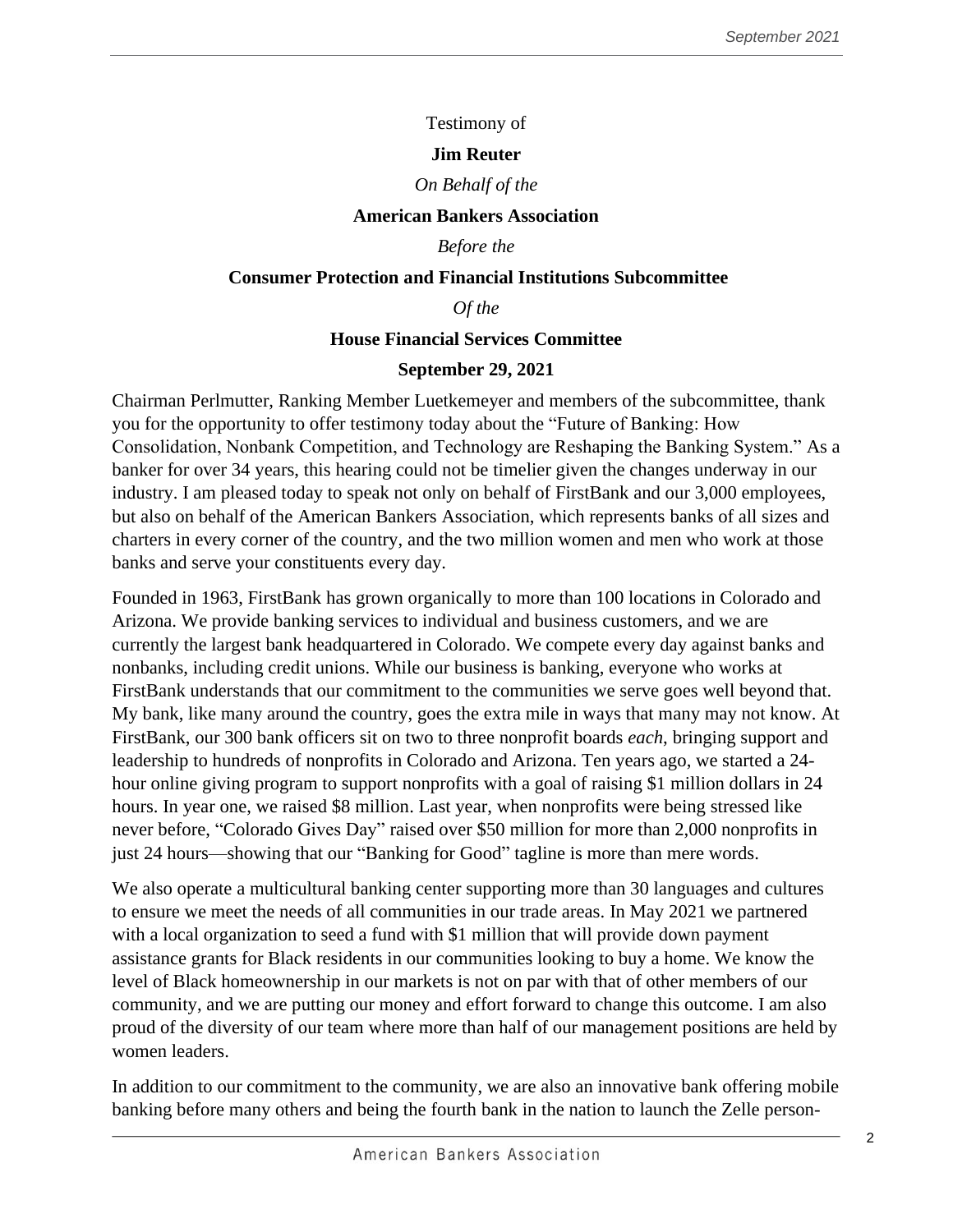to-person payment network. Our motto is to meet customers where, when and how they want to be met. That coupled with our "Banking for Good" mission is what has enabled FirstBank to be a successful community bank.

## **Banking: A Source of Strength to our Economy**

Before we look to the future of banking, I'd like to reflect for a moment on the present and recent past. As top regulators such as Federal Reserve Chairman Jerome Powell and FDIC Chairman Jelena McWilliams have noted on multiple occasions, banks have been a source of strength to the country during the COVID-19 pandemic, providing critical financial support for the economy. America's banks took extraordinary steps to prioritize the health and safety of bank employees and customers, while ensuring that the banking system remained fully open and operational. Banks have maintained near record capital levels throughout the crisis despite the economic disruption. We have also absorbed a record flood of deposits as Americans relied on banks to safeguard their finances during these uncertain times as they always do.

Working in partnership with the federal government, banks delivered 70 percent of Paycheck Protection Program loans amounting to \$800 billion—supporting tens of millions of jobs along the way. Banks also facilitated the electronic delivery of \$654 billion in Economic Impact Payments, providing a critical link for consumers to access needed federal stimulus funds quickly and safely. At FirstBank, we were the number-one bank in Colorado for PPP loans, originating more than 20,000 loans that helped save over 120,000 jobs in our state. Like other bank CEOs around the country, I'm proud of the support our employees provided to customers and communities during a difficult time. We also realize the ongoing pandemic is not over, and many Americans are still struggling.

In response, ABA, alongside its member banks around the country, continues to prioritize initiatives that promote financial inclusion. Thanks to the efforts of banks and other stakeholders, the rate of those without a bank account had fallen to its lowest recorded level of 5 percent before the pandemic, according to the FDIC. And we're pleased to see research from the Federal Reserve that indicates that the unbanked rate—while still too high—has remained steady during the pandemic as banks have provided a range of relief to customers alongside government assistance programs. To further reduce the number of unbanked, ABA last year encouraged every bank in the country to offer a safe, low-fee Bank On-certified account designed expressly for those who have not previously been banked or who have exited the banking system. Banks across the country have answered that call, and the number of accounts has more than tripled since our initiative launched just under a year ago: approximately 150 certified accounts are available at nearly half of all branches nationwide in all 50 states, and the number continues to grow with more banks in the Bank On pipeline. Bank On is just one of many industry initiatives intended to expand access to the banking system and the economic opportunities that come with a bank account.

To sum up, we come to today's conversation with a healthy, robust banking industry ready to meet the needs of all Americans. But like all businesses in this country, both large and small,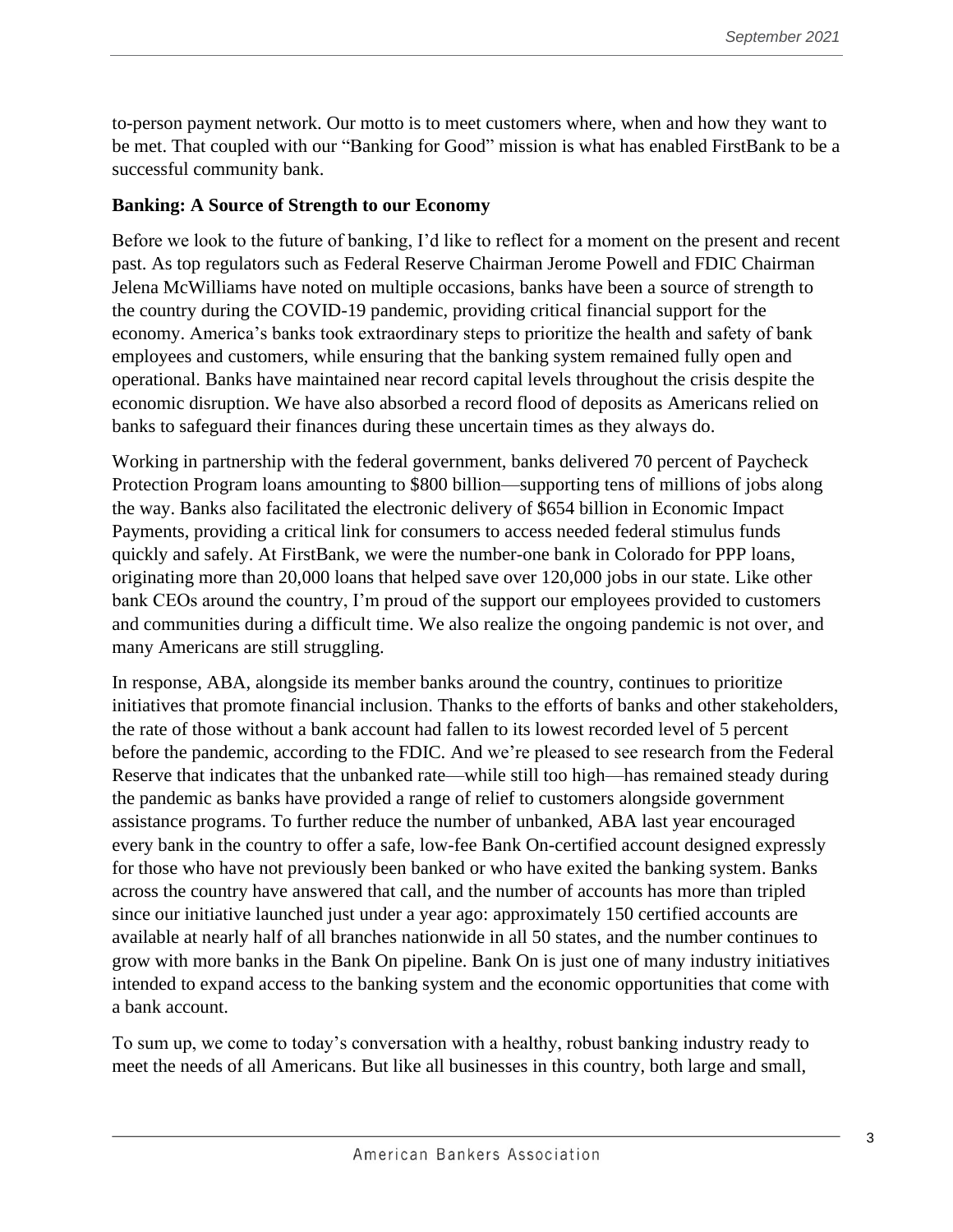banks face challenges. As a resilient industry we are working to overcome those challenges and position ourselves to remain relevant well into the future.

# **Consolidation Is Likely to Continue**

Bank consolidation is a long-term trend—in fact, it's been part of the conversation for as long as I've been in banking. Whereas we had 17,886 banks in 1984, we have 4,951 today. The rate of consolidation picked up after the financial crisis when the numbers of de novo banks formed to replace banks that had been merged or acquired slowed substantially.

We expect consolidation to continue for a variety of reasons. Principally, the need for scale is a reality: banks at every level of the asset ladder are seeking scale to invest in the ongoing digital transformation that has been reshaping our industry for the past three decades. Each bank must develop its own strategy to navigate this challenge. At FirstBank, our strategy has been to focus on organic growth without significant M&A, but other banks are taking different approaches. The primary drivers for whatever strategy banks choose are to drive growth and remain competitive while continuing to serve their communities.

Beyond the pressures of technological transformation, bank consolidation has likely been accelerated by certain policy decisions, including regulatory rules that require significant upfront and ongoing expenditures and result in disproportionate returns to scale. A new factor driving the decrease in the number of banks is the continuing credit union tax subsidy which credit unions are using to acquire tax-paying banks in unprecedented numbers. From 2018 through 2020, there have been more than 28 announced deals in which credit unions have acquired community banks. Credit unions' tax exemption allows them to pay above market for banks—a recent acquisition in Georgia saw the credit union pay an 80 percent premium—which may artificially increase the rate at which banks feel obliged to sell. It's important to note that these deals are essentially subsidized by taxpayers. We urge lawmakers to examine this troubling trend and carefully consider whether Congress really intended for credit unions to use their federal tax exemption to buy up tax paying banks.

In a healthy economic and regulatory environment, consolidation will be tempered by a robust pace of de novo bank creation. We are pleased that this committee recently approved ABAsupported legislation H.R. 4590, the Promoting New and Diverse Depository Institutions Act, which requires federal banking regulators to conduct a study about the challenges faced by proposed depository institutions, including proposed minority institutions, seeking de novo depository charters. We've been pleased to see signs of life in the de novo sector in the past few years. It is worth noting that much of the investment in the financial sector over the past two decades has gone into nonbank fintech firms. We believe this is due in part to differential regulatory treatment that has in many cases led investors to believe that nonbanks will be more profitable and have a higher growth potential than banks over time.

Despite bank consolidation, banking is still a healthy, diverse and highly competitive industry that helps to propel the U.S. economy every day. Bank employment has held steady over time at two million women and men. Even though traditional teller positions and paperwork-heavy jobs in loan processing have declined, banks have hired new armies of technologists, cybersecurity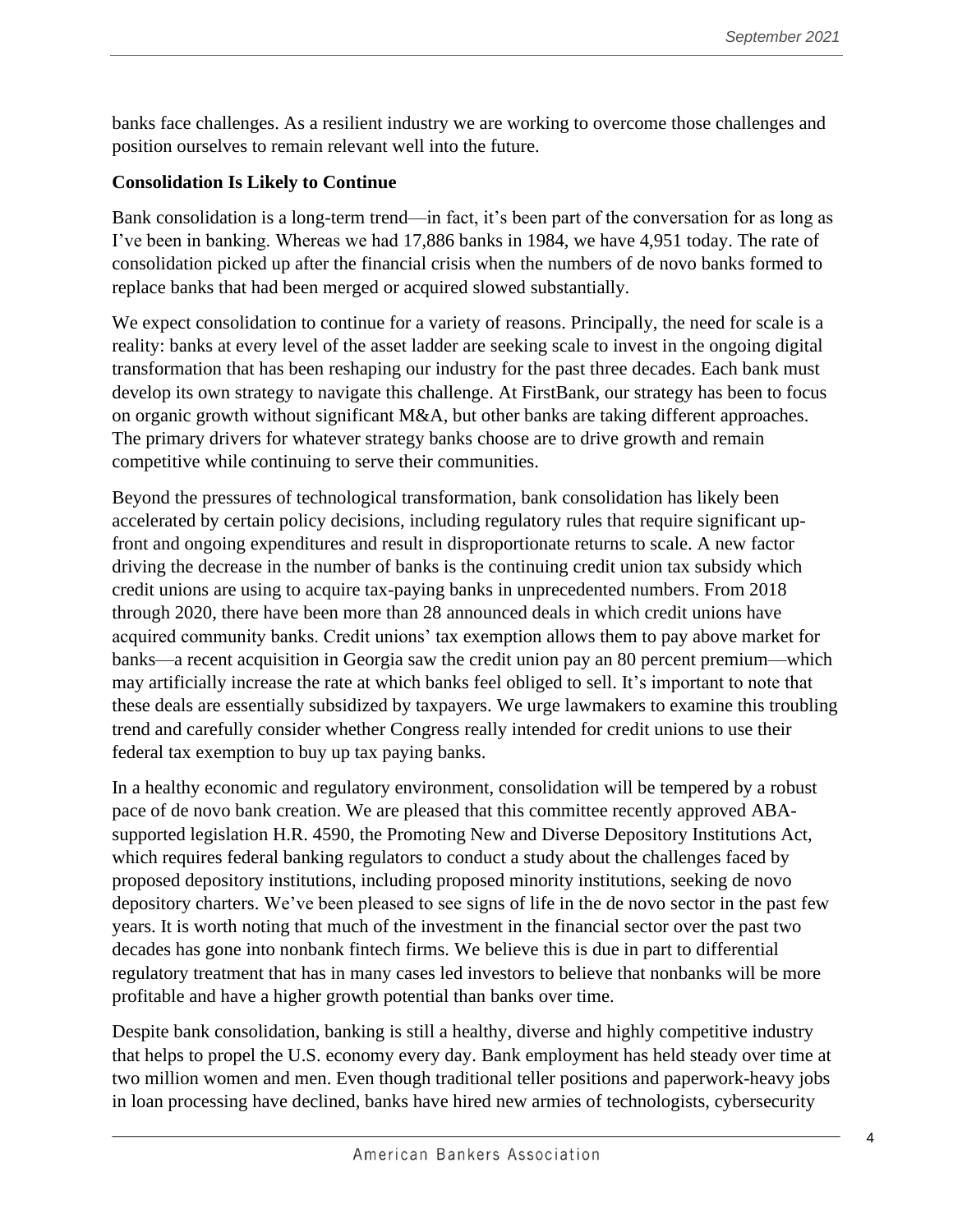experts, developers and data analysts. At FirstBank, for example, we have more than 400 people in our information technology unit, up from 250 five years ago. A fair number of those started as tellers or in other junior positions at the bank and were promoted from within in keeping with our corporate culture. In addition, our annual spend in IT has increased from \$53 million a year in 2017 to over \$110 million.

Through a potent blend of technological innovation and in-person branches, banks continue to provide service to virtually all U.S. communities. According to [ABA research,](https://bankingjournal.aba.com/2021/04/the-real-story-on-bank-branch-closures/) the vast majority of U.S. households live near a wide selection of bank branches—with the average American living within commuting distance of 25 branch locations. Technological innovation has also rapidly transformed the way Americans bank. Today, Americans increasingly rely on digital channels to access banking services. More than a third (34 percent) of American households used mobile channels as their primary method of accessing bank accounts in 2019, according to the FDIC, up 18.4 percentage points from 2017. At FirstBank, almost 90 percent of our accounts are enrolled for mobile banking, with the average customer logging in 17 times per month.

Customers recognize and appreciate bank investments in improving digital access, with 84 percent "strongly" or "somewhat" agreeing that innovation and technology improvements by banks are making it easier for all Americans to access financial services.

## **Nonbanks and Banks Likely to Converge on Level Ground**

Meanwhile, as the banking industry consolidates, many of banks' fiercest competitors have emerged outside the regulated banking space. Banks face a range of competitors and disruptors in the financial marketplace, including tax-advantaged lenders like credit unions and the Farm Credit System, monoline fintech firms, nonbank payment providers and decentralized finance technologies like cryptocurrency. Today, banks are even competing with large technology firms.

Despite this aggressive competition, only banks offer the full financial services "bundle" of insured deposits that fund consumer and commercial loans, paired with access to the payments system. With this product bundle comes a robust set of consumer protections and regulatory supervision. Banks are subject to safety and soundness supervision, regulatory capital and liquidity requirements, consumer protection rules, and affirmative obligations to demonstrate their service to their local areas via the Community Reinvestment Act.

Many nonbank competitors have business models that rely on a kind of regulatory arbitrage in which they can offer one or several aspects of the banking bundle while avoiding the full banking regulatory framework. We see this clearly in the rise of payments charters or "special purpose national bank charters" that would aim to provide payments system access to companies that—because they do not hold insured deposits or do not lend—would not be subject to the same regulations as banks. In essence, they want a seat at the dinner table but without having to eat their vegetables.

We believe there should be a high bar for access to the payments system. Twenty years ago, in the days after the 9/11 attacks, we learned just how critical regulated institutions are to payments. At that time, check clearing—managed by the Federal Reserve Banks—involved checks being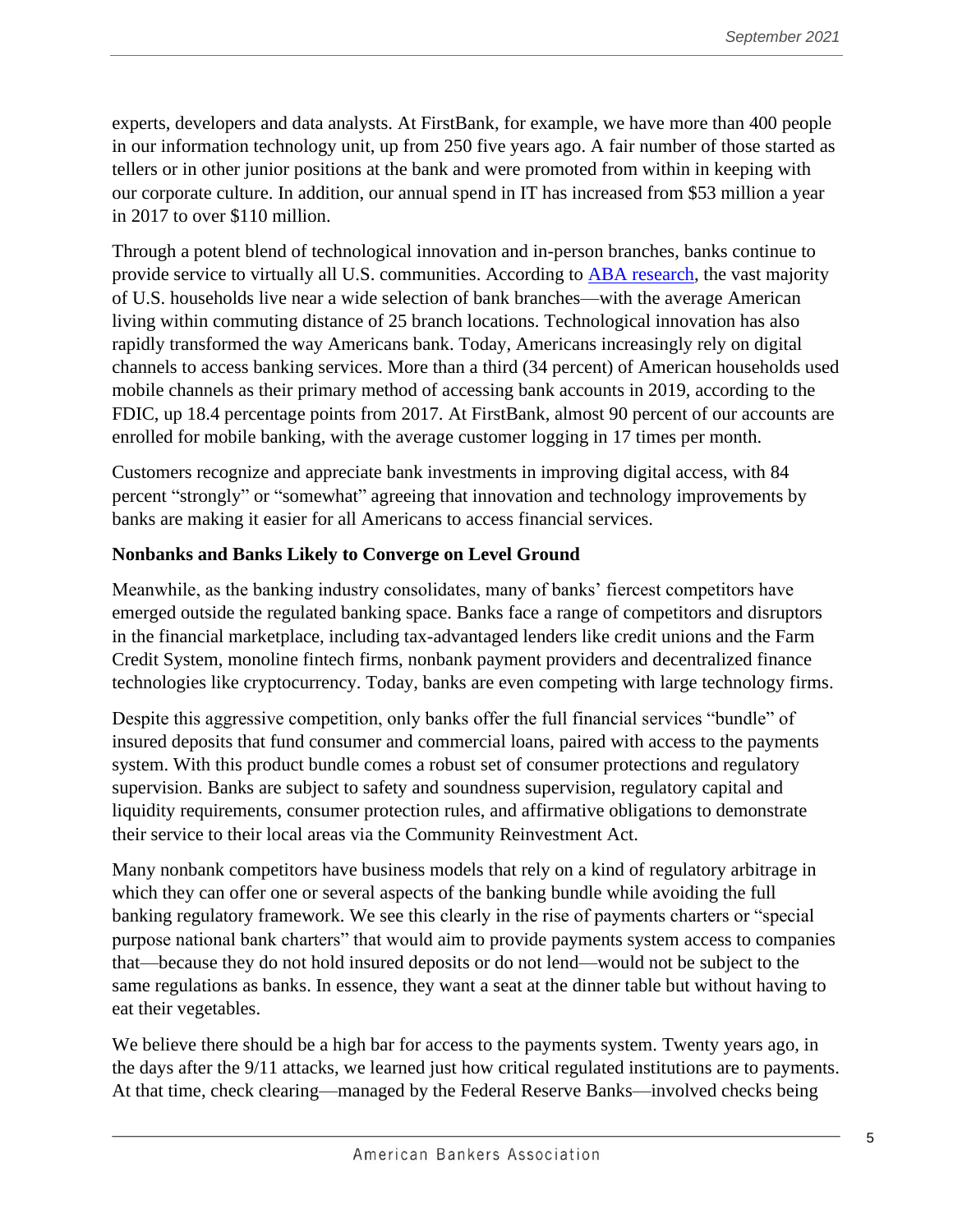shipped across the country via overnight airmail delivery. With U.S. airspace closed for several days and checks unable to be processed, the Fed provided credit on checks on their usual availability schedule. This was only possible because the Fed supervised the parties participating in the check clearing system and knew they would have sufficient liquidity to cover the checks. In short, supervision and high standards built up trust. We should remember that principle today as the Fed considers what entities may access our modern digital payments system.

Speaking of trust, consumers trust banks and the products they provide. According to Morning Consult research commissioned by ABA, nearly half of Americans trust banks more than any other company to keep their data safe, compared to just 12 percent who said the same for nonbank payment providers. Fifty-six percent of Americans say they prefer to receive financial services from a bank versus just 17 percent who said they would prefer to bank with the financial services division of a technology company.

Cryptocurrencies like bitcoin were designed explicitly to disrupt the banking business model and disintermediate them—allowing for "trustless" finance. Ironically, consumers trust banks *so much* that when they want to access crypto, they would rather do so through their banks. The fintech firm NYDIG surveyed bitcoin holders and found that 81 percent of them would move their bitcoin to a bank if it offered secure storage.

One reason consumers trust banks is that they know their personal data is secure. Banks are subject to robust privacy requirements via the Gramm-Leach-Bliley Act. Nonbank fintechs are not subject to the same requirements—and they may not have the same incentive to protect customer data. In fact, access to consumer transaction data may be the very reason large tech companies are interested in the payments space. Consistent national standards for safeguarding consumer data will help maintain Americans' trust in the payments system. The stringent rules for banks should be applied to others looking to offer bank-like services.

The same goes for compliance with our consumer protection laws. While nonbank fintechs are generally covered by the same consumer protection laws and regulations as banks, too many are not examined by the CFPB to ensure compliance on an ongoing basis. For retail consumers, that's a big hole in the consumer protection umbrella, and one they cannot see. Experience demonstrates that consumer protection laws and regulations must be enforced in a fair and comparable way if there is to be any hope that the legal and regulatory obligations are observed.

The CFPB is writing rules to implement section 1071 of the Dodd Frank Act, which will require both banks and nonbank fintech lenders to submit data on lending to women and minority-owned small businesses. While banks will be closely supervised for compliance, fintech lenders will not. That's why ABA recommends that Congress give the CFPB authority to supervise nonbank commercial lenders for compliance with the small business lending data collection once the rules have been finalized.

Similarly, ABA has repeatedly urged the CFPB to exercise its existing authority to establish a supervisory program for nonbank consumer installment lenders and for data aggregators. Dodd-Frank Act Section 1024 authorizes the bureau to define the "larger participants" in a particular market for consumer financial products or services that will be subject to regular examination to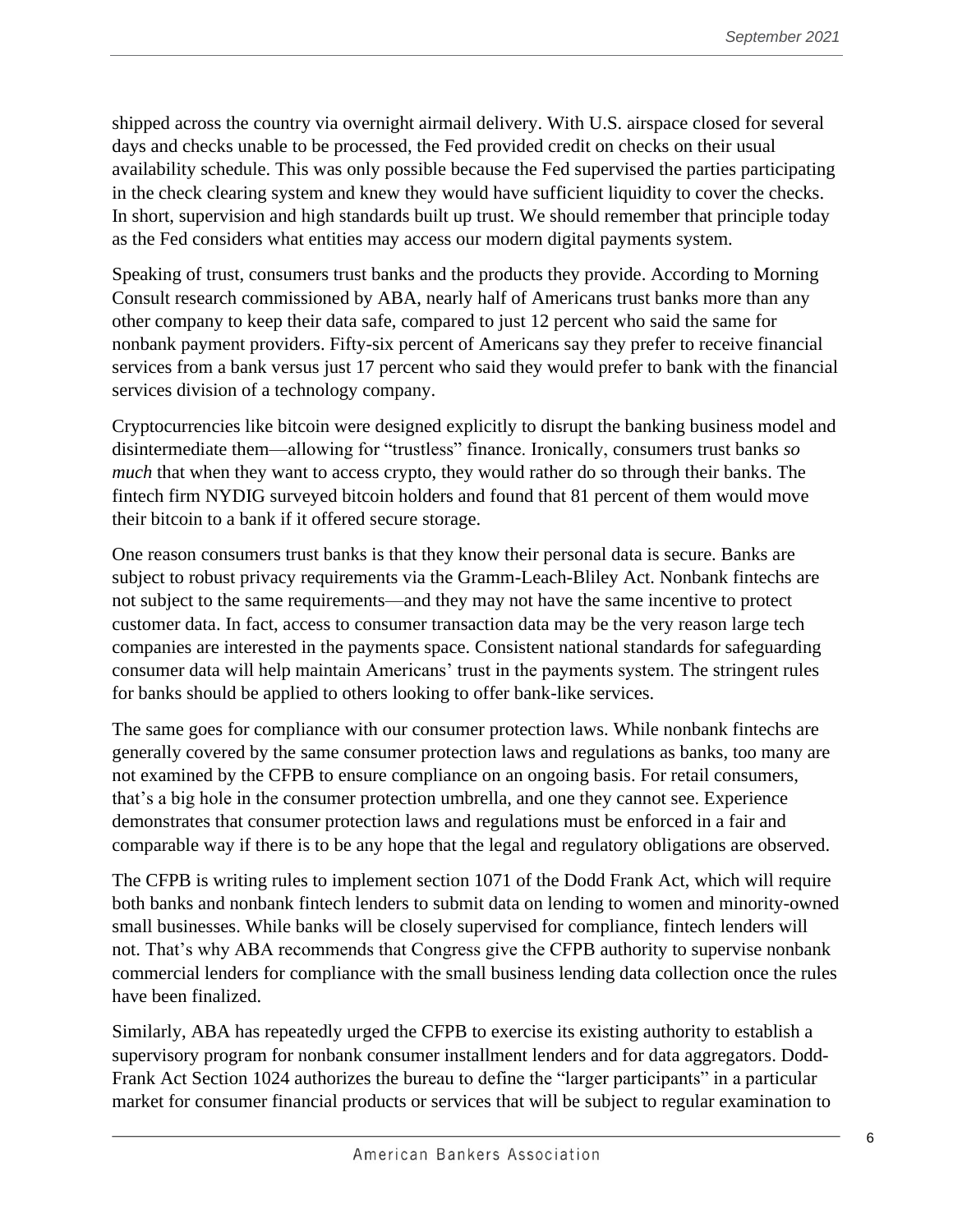the bureau. Establishing accountability across all providers of comparable financial products and services is a fundamental mission of the bureau. Congress should call on the CFPB to write these larger participant rules and begin examining these fintechs so the bureau can better monitor and react to—risk to consumers in the rapidly evolving marketplace.

Ultimately, we believe the banking bundle continues to offer durable and exceptional value both to consumers and to the institutions that provide it. All else being equal—policymakers should treat nonbanks that want to engage in financial activities the same way they would treat banks we expect to see growing bank-fintech convergence over time. As nonbank fintech companies have grown, many have realized the benefits of the banking bundle and have sought to acquire banks, like Lending Club, or charter their own banks, like Square. Meanwhile, banks of all sizes have acquired fintechs to plug innovative technology into their stacks and access top talent.

Should policymakers provide a level playing field that regulates activities, not charters, and minimizes opportunities for regulatory arbitrage, we expect this convergence will continue as the value of the banking bundle becomes ever clearer.

# **Technology and the Future of Banking**

To fuel banks' aggressive competition, we as an industry have continued to invest in cuttingedge technology and partner with startups to deliver the latest digital tools. It's become a truism to say that COVID-19 has only accelerated an ongoing digital transformation that has already affected the way all of us do business, but it certainly remains true. Banks will continue to provide cutting-edge digital services, and we expect that many banks will continue to maintain in-person footprints to serve all clients in the way they prefer.

One of the most important aspects of this transformation is the investments we as an industry are making in new core infrastructure—the underlying ledger technology that all banks need to operate. While banks report that the large core technology providers have stepped up their game, there is an array of innovative cores, many of which are offering cloud-based solutions that support digital acceleration and rapid product deployment.

At FirstBank, we are piloting a new core designed by Finxact. It uses the latest cloud technology and positions us for real-time transactions and for future competition with all comers, and it builds on our commitment to innovation. We, like other banks, are leading the development of instant payments solutions. As a Zelle early adopter, we now see almost 7 million instant Zelle transactions per year. I've served on the Fed's Faster Payments Task Force, and FirstBank was also an early adopter of the Clearing House's RTP network for real-time payments. We are also piloting the Federal Reserve's FedNow system, which will follow RTP as a real-time payment option in the coming years.

ABA believes that the most innovative technology will continue to come from private-sector leadership. Real-time payments were available through banking industry innovation long before they will be available through a government-developed solution.

This history is why we firmly oppose efforts to create direct consumer accounts at the Federal Reserve (known as "FedAccounts") or to revamp the U.S. Postal Service to become a consumer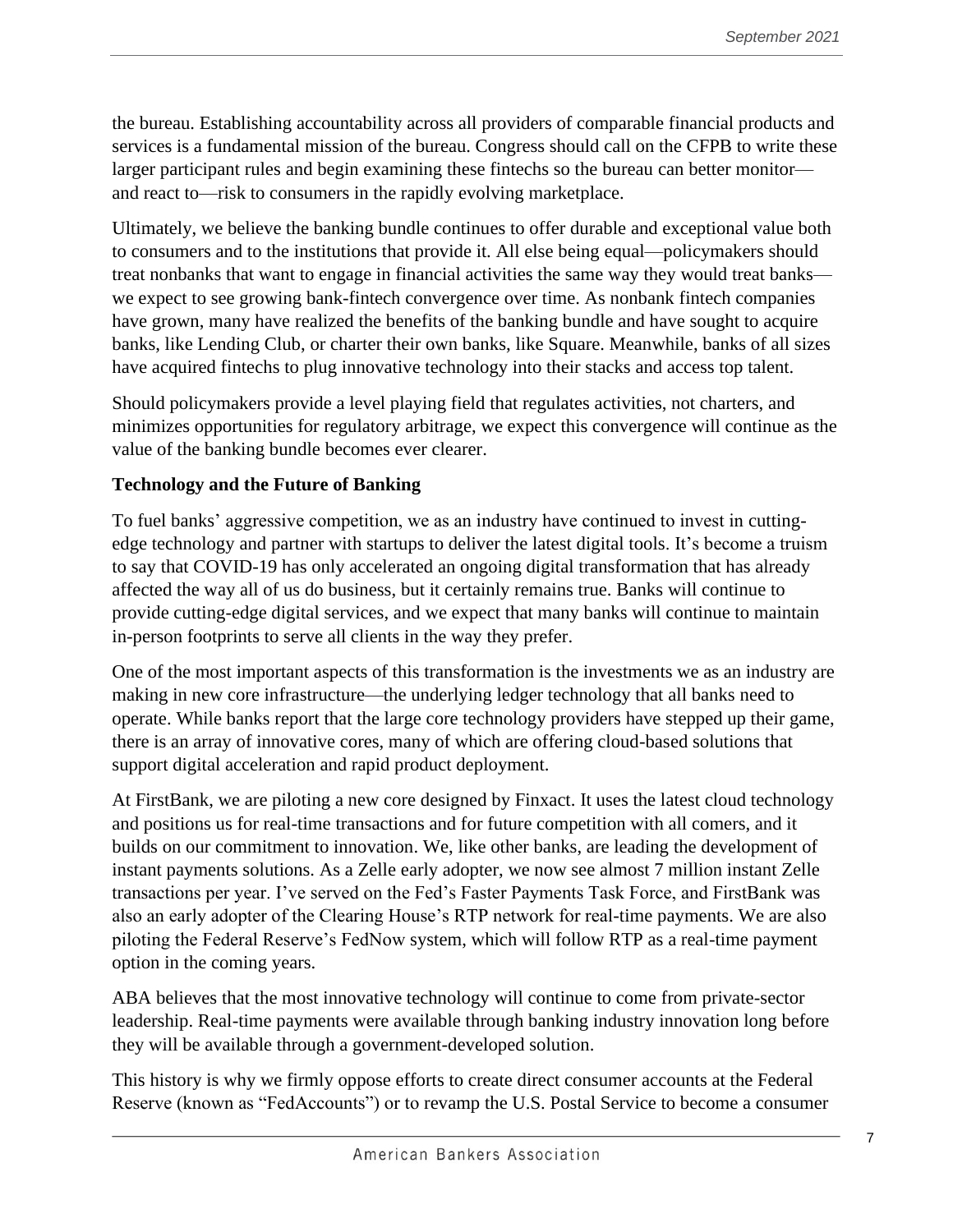bank. There is no reason to expect that either FedAccounts or postal banking would accelerate innovation, and many believe they would ultimately inhibit innovation. The last time I checked, the Federal Reserve already has significant responsibilities overseeing the nation's economy and regulating the banking sector. Asking it also to manage every American's bank account effectively destroying the banking system that has served the nation well for so long—would be a tragic mistake that could do real damage to the U.S. economy.

Likewise, after the operational problems of the past two years and its philosophy of cutting costs by cutting services, the Post Office does not appear well-positioned to deliver banking services. I doubt Americans would like to see their banking access go away one or more business days per week, as USPS has proposed for first-class mail delivery.

Similarly, we have seen increased focus on whether the U.S. should issue a central bank digital currency. The debate on Central Bank Digital Currency (CBDC)is not about whether we should issue a "digital dollar," as the dollar is largely digital today. The question is whether consumers should be able to hold a direct liability of the central bank.

Proponents of CBDC are driven by laudable goals that include financial inclusion and innovation. Unfortunately, CBDC is not a single proposal and refers instead to a wide range of proposals with varied potential designs, each with specific costs and benefits. The policy debate today too often ignores the tradeoffs required to achieve any one of these desired outcomes if they are achievable at all. Importantly, all CBDC designs would take the money currently held on bank balance sheets and place it directly on that of the Federal Reserve. Given the severity of these tradeoffs, we do not currently see the use case for a CBDC in the United States.

If implemented, all these ideas would drain deposits out of private-sector banks and undermine the value banks deliver to consumers through convenient funds access and loans to support local economic growth. Ultimately, these approaches would centralize financial decisions in Washington and put at risk the financial inclusion enhancements we've seen over the past several years. Policymakers should instead promote solutions like Bank On accounts, which welcome all consumers into the regulated banking system and help to build a solid foundation for economic growth.

# **Conclusion**

We believe that the future calls for banks of all sizes to remain at the center of consumers' and businesses' financial lives and to continue to provide the lifeblood of the U.S. economy. Despite challenges, we believe the future of banking is bright, provided the policy environment continues to support growth and closes gaps that promote regulatory arbitrage and put the financial system and consumers at risk.

At FirstBank, we hire 50 management trainees per year who will rise in the ranks over their careers. As I look at these millennial and Generation Z professionals, I'm optimistic about the future of our industry. I see their extraordinary excitement about the things we do for our communities. They want to make a difference, and they know that working at a bank gives them that opportunity. I'm eager to see what they will accomplish.